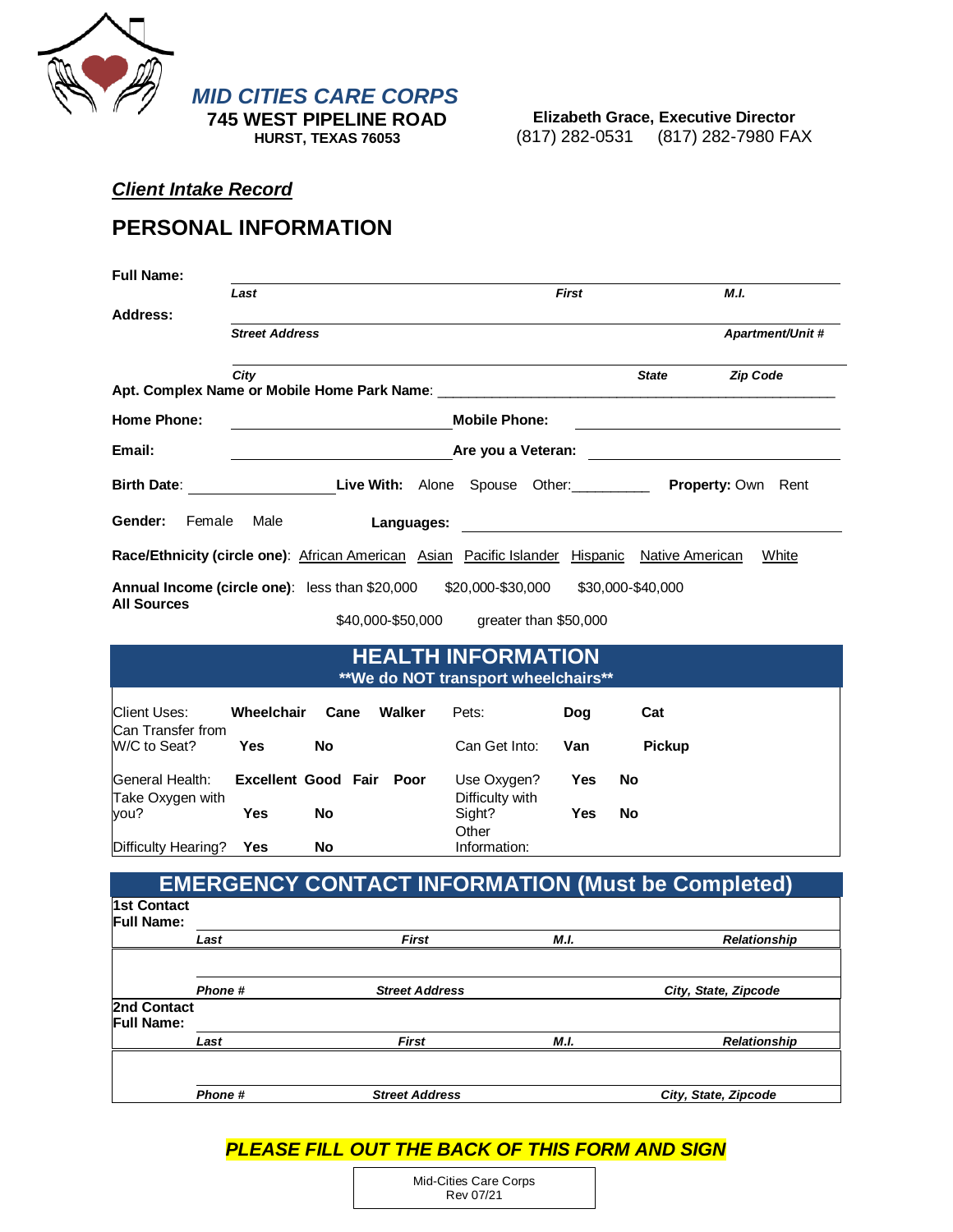| <b>MCCC PROGRAMS AND SERVICES</b><br><b>**Circle all that Apply**</b> |                                                  |                                                    |                                      |               |                                                         |  |
|-----------------------------------------------------------------------|--------------------------------------------------|----------------------------------------------------|--------------------------------------|---------------|---------------------------------------------------------|--|
| Transportation:                                                       | <b>Routine Medical Appointments</b>              |                                                    | <b>Grocery Shopping</b>              |               | Errands (Bank, etc.)                                    |  |
| <b>Helping Hands:</b>                                                 | <b>Minor Carpentry</b><br><b>Wheelchair Ramp</b> | <b>Minor Electrical</b><br><b>Safety Grab Bars</b> | <b>Minor Plumbing</b><br>Railings    |               | <b>Painting (Exterior)</b><br><b>Home Safety Checks</b> |  |
|                                                                       | <b>Yard Clean-up</b><br>Do You Own:              | <b>Trim Trees</b><br><b>Mower</b>                  | <b>Trim Hedges</b><br><b>Trimmer</b> | <b>Blower</b> | Adopt-a-Lawn<br>Edger                                   |  |
| <b>Describe Requested</b><br>Work, give details:                      |                                                  |                                                    |                                      |               |                                                         |  |
| Social Outreach: Phone Friends                                        |                                                  | <b>Visiting Friends Senior Socials</b>             |                                      |               | <b>Christmas Food &amp; Gift Basket</b>                 |  |
| <b>OTHER INFORMATION</b>                                              |                                                  |                                                    |                                      |               |                                                         |  |
| Religious<br>Affiliation:<br>$D$ oforrod $D_{1}$                      |                                                  |                                                    | Church Affiliation:                  |               |                                                         |  |

| Referred By:                   |
|--------------------------------|
| Additional                     |
| Comments:                      |
| Do you use Meals<br>on Wheels? |
|                                |

## *Please be advised that a home visit may be part of the intake process. CONSENT (THIS MUST BE SIGNED)*

I give my consent to Mid-Cities Care Corps (MCCC) to enroll me as a client in their program. I further agree that MCCC may share information with other agencies, services, or volunteers on an as-needed basis. I also consent to and authorize the use and reproduction by Mid-Cities Care Corps of any and all photographs and any other audio/visual materials taken as well as any and all printed references of me, my name, and/or any positive comments or anecdotes related to clients for promotional material, educational activities, exhibitions, or for any other use for the benefit of the program. All client information and related materials are considered confidential and will not be divulged to any unauthorized persons. MCCC is not required to provide services to an applicant or can discontinue services at any time and for any reason.

| <b>Office Use Only</b>                    |  |
|-------------------------------------------|--|
|                                           |  |
|                                           |  |
| Welcome Letter Sent on __________________ |  |
|                                           |  |
|                                           |  |